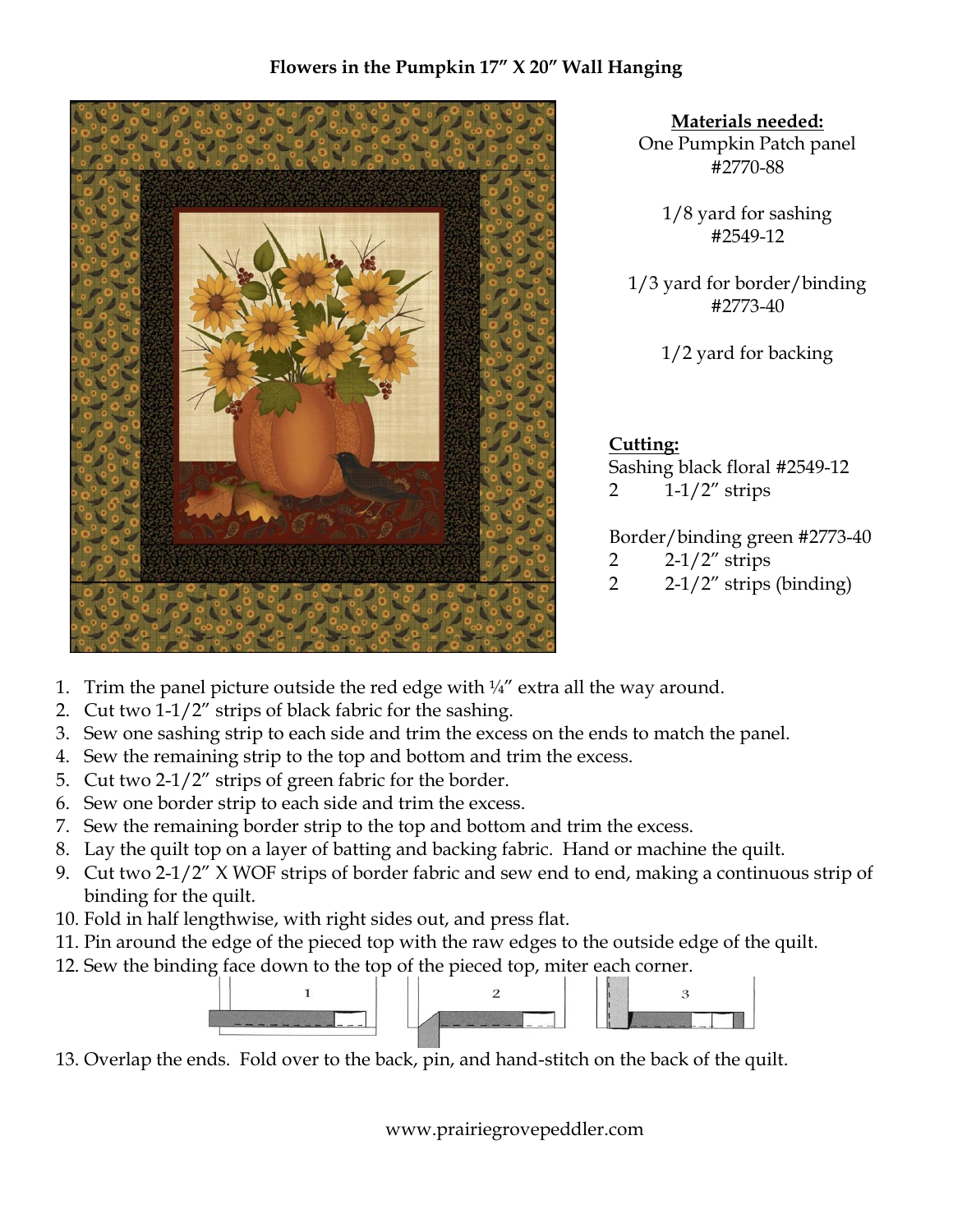# **Flowers in the Pumpkin 17" X 20" Wall Hanging**



**Materials needed:** One Pumpkin Patch panel #2770-88

> 1/8 yard for sashing #2776-87

1/3 yard for border/binding #2774-28

1/2 yard for backing

**Cutting:** Sashing dark orange #2776-87 2  $1-1/2$ " strips

Border/binding orange #2774-28 2  $2 - 1/2$ " strips

- 2  $2 1/2$ " strips (binding)
- 1. Trim the panel picture outside the red edge with  $\frac{1}{4}$  extra all the way around.
- 2. Cut two 1-1/2" strips of dark orange fabric for the sashing.
- 3. Sew one sashing strip to each side and trim the excess on the ends to match the panel.
- 4. Sew the remaining strip to the top and bottom and trim the excess.
- 5. Cut two 2-1/2" strips of lighter orange fabric for the border.
- 6. Sew one border strip to each side and trim the excess.
- 7. Sew the remaining border strip to the top and bottom and trim the excess.
- 8. Lay the quilt top on a layer of batting and backing fabric. Hand or machine the quilt.
- 9. Cut two 2-1/2" X WOF strips of border fabric and sew end to end, making a continuous strip of binding for the quilt.
- 10. Fold in half lengthwise, with right sides out, and press flat.
- 11. Pin around the edge of the pieced top with the raw edges to the outside edge of the quilt.
- 12. Sew the binding face down to the top of the pieced top, miter each corner.



13. Overlap the ends. Fold over to the back, pin, and hand-stitch on the back of the quilt.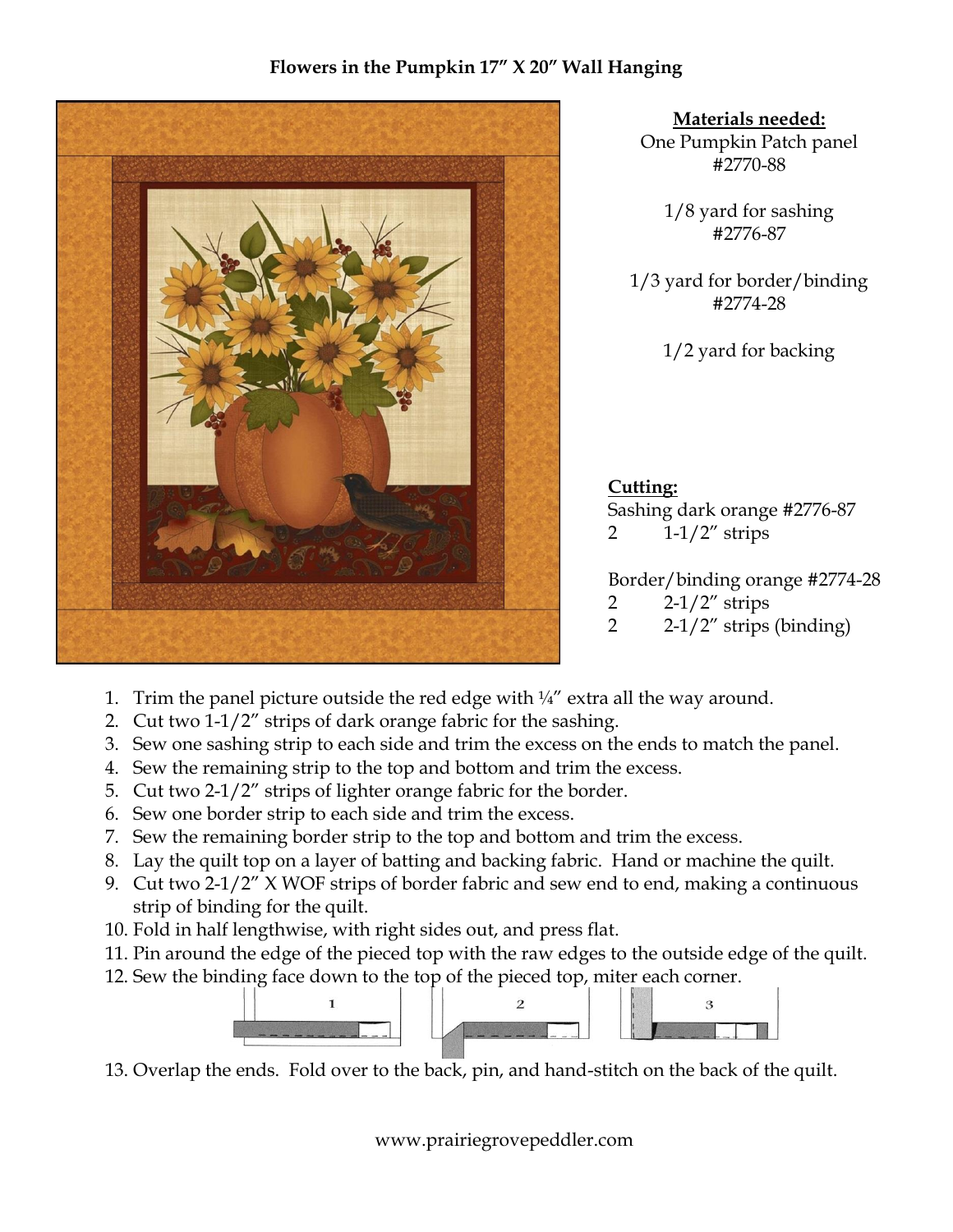# **The Pumpkin Patch 13" X 25" Table Runner/ Mat**



**Materials needed:** One Pumpkin Patch fabric panel #2770-88 1/8 yard for sashing #2776-40 3/8 yard for border/ binding #2774-40

#### **Cutting:**

| Sashing #2776-40 |                  | Border #2774-40                     |  |
|------------------|------------------|-------------------------------------|--|
|                  | $1-1/2$ " strips | 2 $2-1/2$ " strips                  |  |
|                  |                  | $2-1/2$ " strips (used for binding) |  |
|                  |                  |                                     |  |

- 1. Trim the panel picture outside the red border with  $\frac{1}{4}$ " extra all the way around.
- 2. Cut two 1-1/2" strips of green fabric for the sashing.
- 3. Sew one strip down one side and the second strip down the other side.
- 4. Trim the excess on both ends to match the panel.
- 5. Using the remaining partial strips, sew to the top and bottom and trim the excess.
- 6. Cut two 2-1/2" strips of lighter green fabric for the border.
- 7. Sew one strip down one side and the second strip down the other side.
- 8. Sew the remainder of each strip across the top and bottom and trim the excess.
- 9. Lay the runner on a layer of batting and backing fabric. Hand or machine the quilt.
- 10. Cut two 2-1/2" X WOF strips of border fabric and sew end to end, making a continuous strip of binding for the quilt.
- 11. Fold in half lengthwise, with right sides out, and press flat.
- 12. Pin around the edge of the pieced top with the raw edges to the outside edge of the quilt.
- 13. Sew the binding face down to the top of the pieced top, miter each corner.



- 14. Overlap the ends.
- 15. Fold over to the back, pin, and hand-stitch on the back of the quilt.